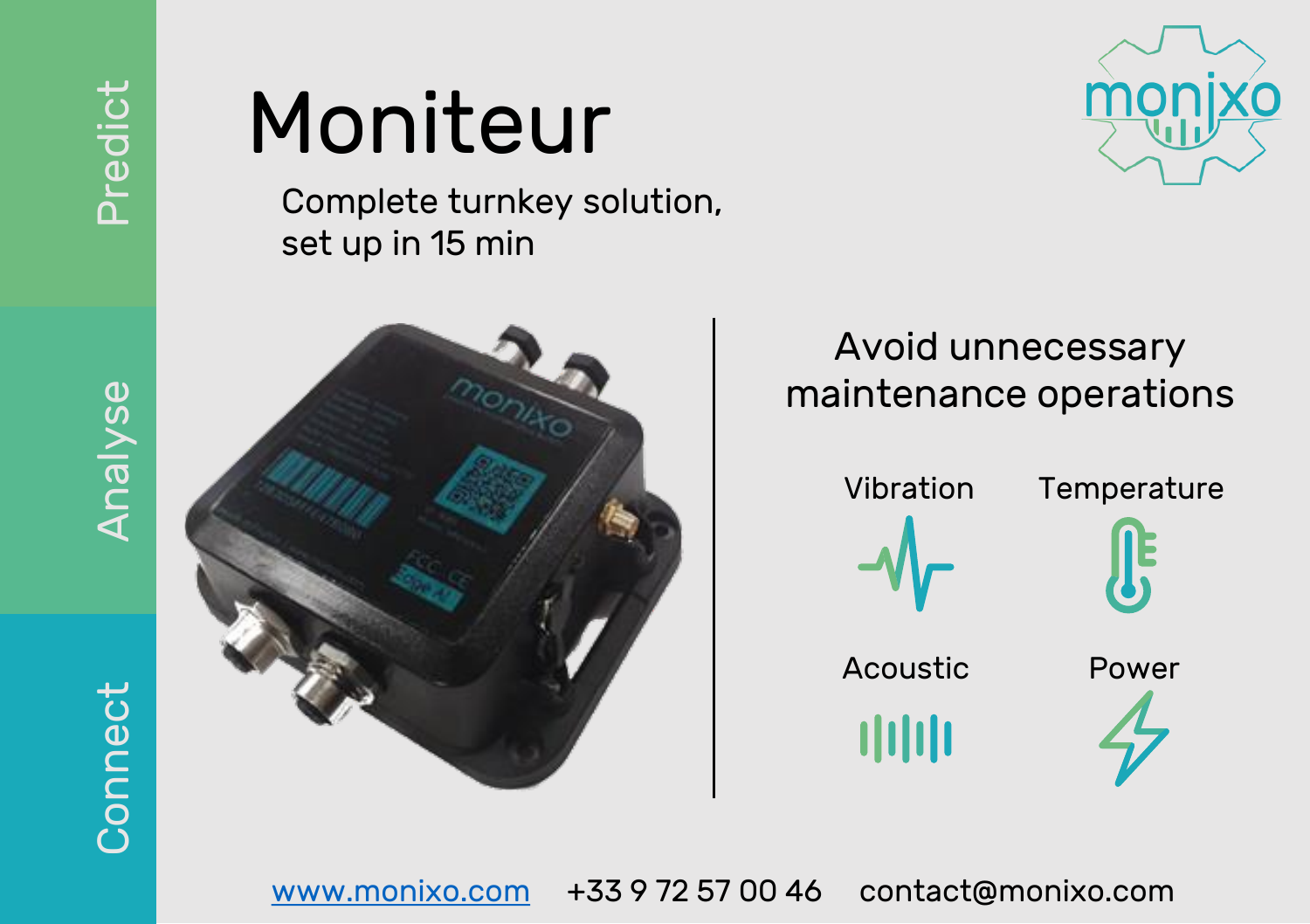## **Connect**

# Analyse



### IIoT for machines monitoring

Our expertise in industrial data science through the detection of anomalies, the diagnosis of malfunctions and the prediction of failures on main industrial assets . Neither too early nor too late to avoid unnecessary expenses and shutdowns such as heavy and costly breakdowns .



A library of rotating machines up to 900 physical models : CNC, HVAC, Power Transformer, Pellet Press , Conveyor , Pump …

In -depth knowledge of the most common models in the industry .



Real time measurements Early detection of anomalies Notifications & Analysis Reports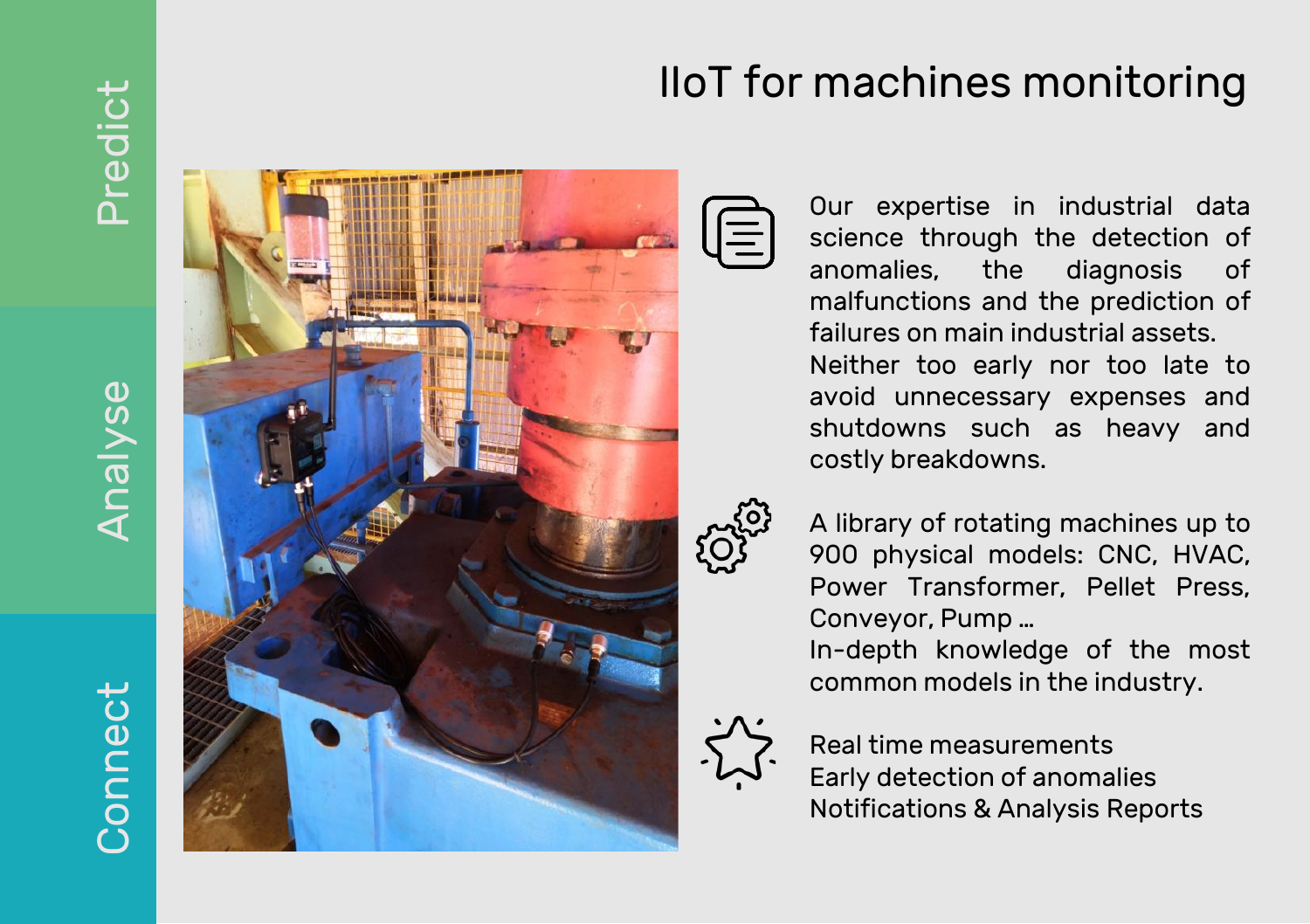Analyse

**Connect** 

#### **Moniteur**

4 sensors pe r moniteur 32 sensors in multiplexed signal

#### **Temperature sensor**

Résolution : 0.1°C Measurement range : –50°C /200°C Consumption : 70 uA

#### **Vibrations sensor**

Measurement range : ±16g Bandwidth : [ 0 Hz – 5 kHz] Sensitivity : 100 mV/g Axis : Tri -axial (x, y, z) Output : Level (RMS or PtoP ) & FFT Consumption : 80 uA

#### **Acoustic Emissions sensor (AE)**

Accuracy: 0.1% SNR : 63 dBA Consumption : 185 uA AOP : 120 DB SPL Frequency : 4 . 8 MHz

#### **Pressure/Delta P sensor**

Max value : 300 bar Accuracy: 0.1% Operating temperature : -30/+100 °C Seal or diaphragm : NBR Type of connection : G 1/4"

#### **Current / voltage sensor**

Max current value: 1000A (AC/DV) Max voltage value : 1 . 3kV Accuracy : current 1 % Accuracy voltage : 2 % Protection : IP66 CE marking Frequency : 100Hz

#### **Ultrasonic Continued Fluid Level Limnimetric Probe**

Maximum sensor distance : 6000mm Maximum operating temperature: +80 °C Fluid types : all fluids Marking : CE, RoHS Consumption : 30 uA Accuracy : 1 %

#### **Ultrasonic flow sensor**

Linearity: 0.5% Repeatability : 0 .20 % Accuracy: 0.1% Fluid types : all fluids Pipe size : DN15 -6000mm / DN60 Temperature: -40C ~ 90C Consumption : 115 uA Cable length: 3m